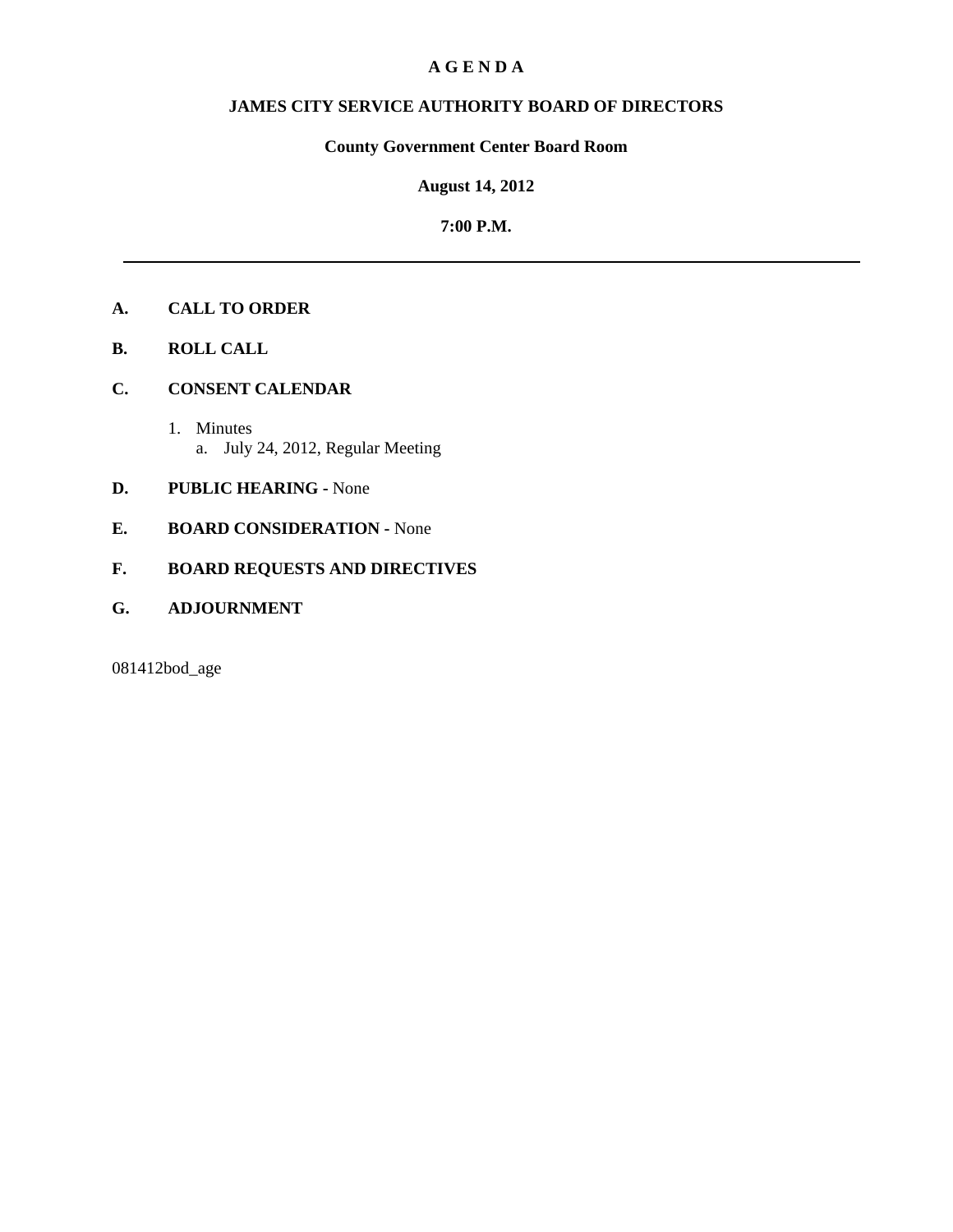**AT A REGULAR MEETING OF THE BOARD OF DIRECTORS OF THE JAMES CITY SERVICE AUTHORITY, JAMES CITY COUNTY, VIRGINIA, HELD ON THE 24TH DAY OF JULY 2012, AT 7:00 P.M. IN THE COUNTY GOVERNMENT CENTER BOARD ROOM, 101 MOUNTS BAY ROAD, JAMES CITY COUNTY, VIRGINIA.**

## **A. CALL TO ORDER**

#### **B. ROLL CALL**

James G. Kennedy, Chairman James O. Icenhour, Jr., Vice Chairman Mary K. Jones W. Wilford Kale, Jr. John J. McGlennon

Robert C. Middaugh, Secretary Leo P. Rogers, County Attorney Larry M. Foster, General Manager

#### **C. CONSENT CALENDAR**

Mr. McGlennon made a motion to approve the Consent Calendar.

The motion passed by a unanimous voice vote.

- 1. Minutes a. June 26, 2012, Regular Meeting
- 2. Formal Acceptance of Water and Sewer Systems FY 2012

#### **R E S O L U T I O N**

#### FORMAL ACCEPTANCE OF WATER AND SEWER SYSTEMS – FY 2012

- WHEREAS, certain water and sewer infrastructure has been constructed by developers and dedicated to the James City Service Authority (JCSA); and
- WHEREAS, this water and sewer infrastructure has been constructed in accordance with technical requirements of the JCSA.
- NOW, THEREFORE, BE IT RESOLVED that the Board of Directors of the James City Service Authority, James City County, Virginia, does hereby formally accept the dedication of the water and sewer systems listed below, as of June 30, 2012: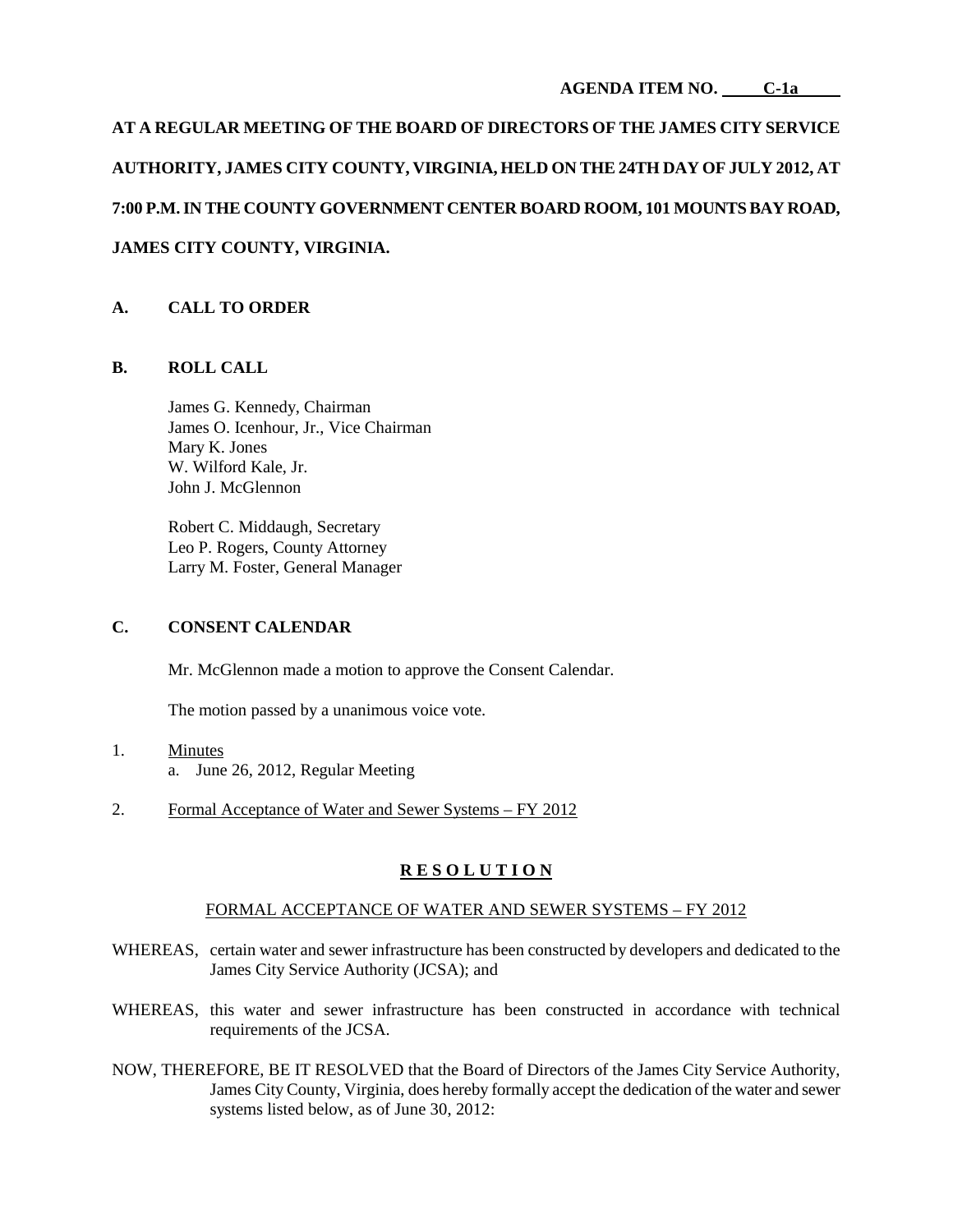#### **Water Dedications**

| Development                                         | Value               |
|-----------------------------------------------------|---------------------|
| Colonial Heritage-Phase 3, Sections 3A/B            | \$<br>323,400       |
| CVS and Food Lion at Soap and Candle                | 85,500              |
| Fenwick Hills-Section 3                             | 137,750             |
| Jacob's Industrial Park                             | 94,680              |
| James City County Police Building                   | 59,850              |
| Liberty Ridge-Phase 1                               | 2,877,900           |
| New Town-Building 900 Expansion                     | 19,300              |
| New Town-Sections 3 and 6, Phase 8                  | 62,875              |
| Nick's Lawn and Garden Center                       | 11,120              |
| Stat Services, Inc.                                 | 51,500              |
| <b>Strawberry Plains Center</b>                     | 54,500              |
| Thomas Nelson Community College                     | 83,650              |
| <b>Tractor Supply Company</b>                       | 32,550              |
| Zaxby's Restaurant                                  | 12,500              |
| Total:                                              | \$3,907,075         |
|                                                     |                     |
| <b>Sewer Dedications</b>                            |                     |
| Development                                         | Value               |
| Blayton Elementary School and Hornsby Middle School | \$<br>248,000       |
| Colonial Heritage-Phase 3, Sections 3A/B            | 365,880             |
| CVS and Food Lion at Soap and Candle                | 150                 |
| Fenwick Hills-Section 3                             | 250,070             |
| Jacob's Industrial Park                             | 187,500             |
| <b>James City County Police Building</b>            | 2,900               |
| New Town-Sections 3 and 6, Phase 8                  | 68,535              |
| Nick's Lawn and Garden Center                       | 3,695               |
| Pocahontas Square                                   | 269,375             |
| Thomas Nelson Community College                     | 36,575              |
| <b>Tractor Supply Company</b>                       | 37,965              |
| Zaxby's Restaurant                                  | 23,800              |
| Total:                                              | \$ <u>1,494,445</u> |

#### **D. PUBLIC HEARING -** None

## **E. BOARD CONSIDERATION -** None

# **F. BOARD REQUESTS AND DIRECTIVES**

Mr. McGlennon thanked Mr. Foster for his prompt response and help in solving recent Kingspoint area customer problems.